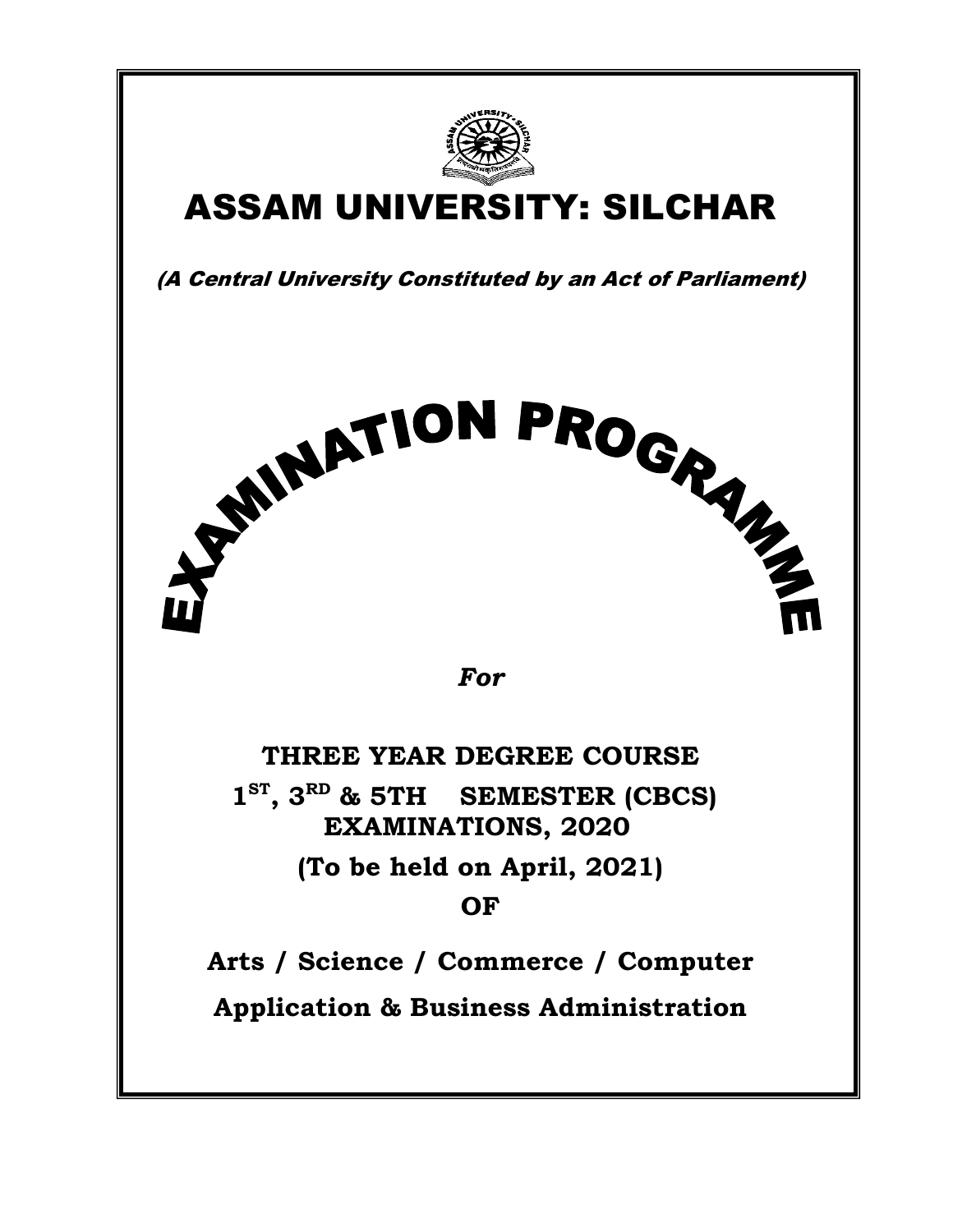|                                          | <b>MORNING</b>                    | <b>AFTERNOON</b>                      |
|------------------------------------------|-----------------------------------|---------------------------------------|
| <b>DATE</b>                              | 9:30 AM -12:30 PM                 | 1:30 PM -4:30 PM                      |
| $8th$ April, 2021<br>Thursday            | <b>CORE COURSE-301</b>            |                                       |
|                                          | Science/ Arts/                    |                                       |
|                                          | Commerce/BBA/BCA                  |                                       |
| 9 <sup>th</sup> April, 2021<br>Friday    | CORE COURSE-101                   | <b>CORE COURSE 501</b>                |
|                                          | Science/Arts/                     | Science/Arts/                         |
|                                          | Commerce/BBA/BCA                  | Commerce /BCA /BBA                    |
|                                          | <b>CORE COURSE-302</b>            |                                       |
| 10 <sup>th</sup> April, 2021<br>Saturday | Science/Arts/                     |                                       |
|                                          | Commerce                          |                                       |
|                                          | BCA BBA                           |                                       |
| 12 <sup>th</sup> April, 2021<br>Monday   | CORE COURSE-102                   | CORE COURSE-502                       |
|                                          | Science/Arts/                     | Science/Arts/                         |
|                                          | Commerce / BBA / BCA              | Commerce / BBA/ BCA                   |
|                                          | <b>CORE COURSE-303</b>            |                                       |
| 16 <sup>th</sup> April, 2021<br>Friday   | Science/Arts/                     |                                       |
|                                          | Commerce / BBA/ BCA               |                                       |
|                                          | <b>BENGALI DSE501</b>             |                                       |
|                                          | ASSAMESE DSE501                   |                                       |
|                                          | MANIPURI DSE501                   | CHEMISTRY DSE 501                     |
|                                          | HINDI DSE501                      | STATISTICS DSE 501                    |
| 17 <sup>th</sup> April, 2021             | BODO DSE501                       | PHILOSOPHY DSE501                     |
|                                          | SANSKRIT DSE501                   | COMDSE 501(Pass)                      |
| Saturday                                 | ARABIC DSE501                     | (Human Resource Management/           |
|                                          | PERSIAN DSE 501                   | Corporate Governance/ Principle of    |
|                                          | <b>ENGLISH DSE 501</b>            | Marketing)                            |
|                                          | COMDSE 501/502 (Honours)(A)       |                                       |
|                                          | (Management Accounting)           |                                       |
|                                          | DSE 502/503 (Science THEORY)      | HISTORY DSC/ GE 301                   |
| 19 <sup>th</sup> April, 2021             | ARTS DSE502                       | MATHEMATICS DSC/ GE 301               |
| Monday                                   | BCA DSE 502                       | ZOOLOGY DSC/ GE 301                   |
|                                          | BBA DSE 501                       | COMMERCE DSC-301 (Company Law)        |
|                                          | PHILOSOPHY DSC/ GE 101            | <b>ECONOMICS DSC/GE 301</b>           |
| 20 <sup>th</sup> April, 2021             | ECOLOGY & ENVIRONMENTAL           | PHYSICS DSC / GE 301                  |
| Tuesday                                  | SCIENCE DSC/ GE 101               | BOTANY DSC / GE 301                   |
|                                          |                                   |                                       |
|                                          | <b>EDUCATION DSE 501</b>          |                                       |
|                                          | ZOOLOGY DSE 501                   | PHILOSOPHY DSC/ GE 301                |
| 22 <sup>th</sup> April, 2021             | MATHEMATICS DSE 501               | ECOLOGY & ENVIRONMENTAL SCIENCE       |
| Thursday                                 | COMDSE 501/502 (Honours)(B)       | <b>DSC/ GE 301</b>                    |
|                                          | (Corporate Tax Planning)          | COMMERCE DSC 302 ( IT Law & Practice) |
|                                          | <b>BCADSE 501</b>                 | BVOC GE 303                           |
|                                          |                                   | MASS COMM DSC/ GE 301                 |
|                                          | HISTORY DSC/ GE 101               | GEOGRAPHY DSC/ GE 301                 |
| 23 <sup>th</sup> April, 2021             | MATHEMATICS DSC/ GE 101           | BIOTECHNOLOGY DSC/ GE 301             |
| Friday                                   | ZOOLOGY DSC/ GE 101               | COMPUTER SCIENCE DSC/ GE 301          |
|                                          |                                   | SOCIOLOGY DSC/ GE 301                 |
| 24 <sup>th</sup> April, 2021<br>Saturday | MASS COMMUNICATION DSE501         |                                       |
|                                          | <b>GEOGRAPHY DSE 501</b>          |                                       |
|                                          | FISH FISHARY DSE 501              |                                       |
|                                          | <b>COMMERCE DSC 103 (Business</b> | BCA DSC/ GE 301                       |
|                                          | Organization & Management)        |                                       |
|                                          | BVOC GE 103                       |                                       |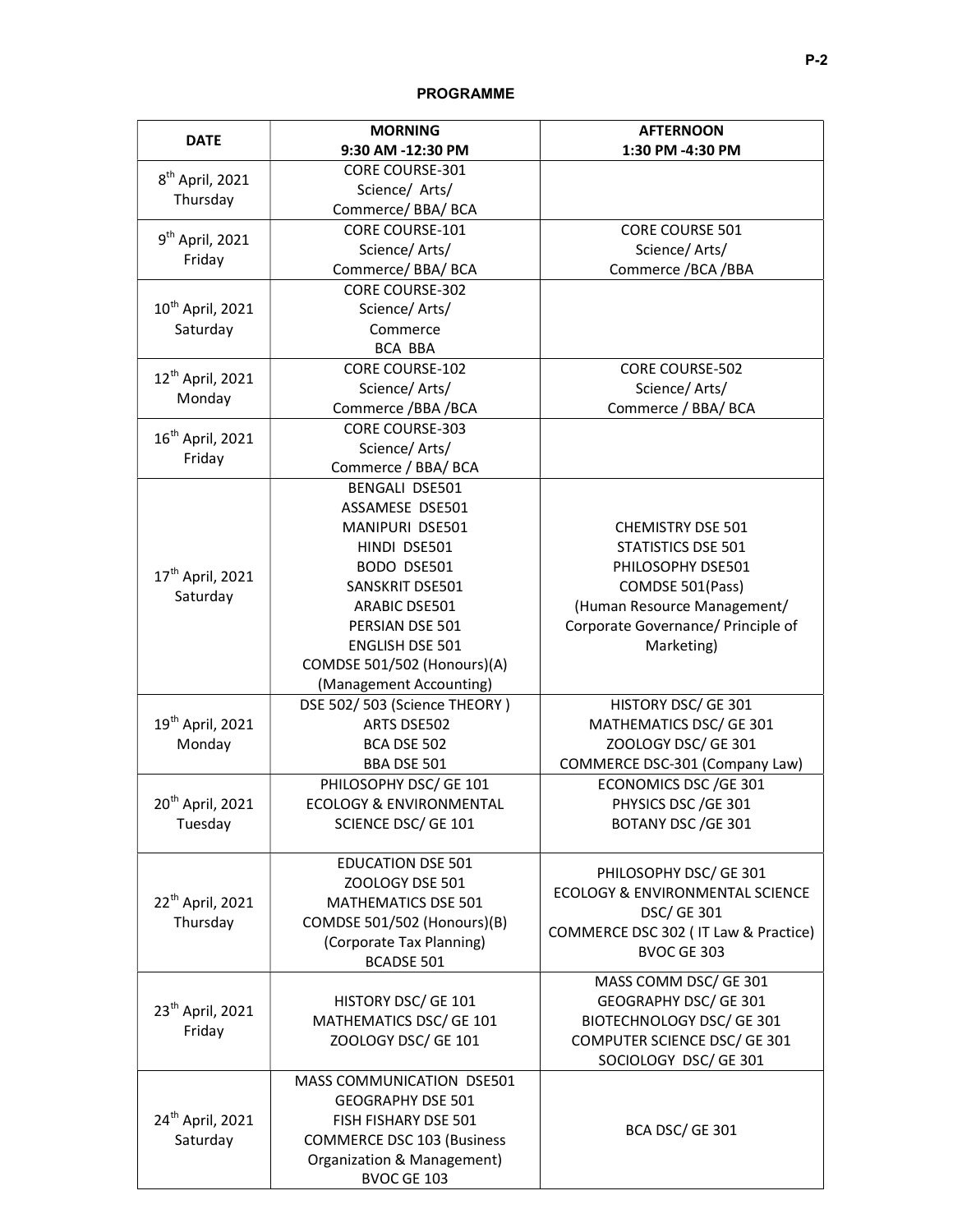|                                                                                   | <b>MORNING</b>                                                                                                                                                                                                                  | <b>AFTERNOON</b>                                                                                                                                                                                                                                                                                                                                |
|-----------------------------------------------------------------------------------|---------------------------------------------------------------------------------------------------------------------------------------------------------------------------------------------------------------------------------|-------------------------------------------------------------------------------------------------------------------------------------------------------------------------------------------------------------------------------------------------------------------------------------------------------------------------------------------------|
| <b>DATE</b>                                                                       | 9:30 AM -12:30 PM                                                                                                                                                                                                               | 1:30 PM -4:30 PM                                                                                                                                                                                                                                                                                                                                |
| 26 <sup>th</sup> April, 2021<br>Monday<br>27 <sup>th</sup> April, 2021<br>Tuesday | CHEMISTRY GE/DSC 301<br>SOCIOLOGY GE-101/DSC 101<br>MASS COMMUNICATION DSC/GE 101<br>GEOGRAPHY DSC/GE 101<br>BIOTECHNOLOGY DSC/GE 101<br>COMPUTER SCIENCE DSC/ GE101                                                            | SOCIOLOGY DSE 501<br>ANTHROPOLOGY DSE 501<br>COMMERCE DSE (Honours) 501/502 (E)<br>(Financial Markets, Institutions &<br><b>Financial Services)</b><br><b>HISTORY DSE 501</b><br>ECOLOGY & ENVIRONMENTAL SCIENCE<br><b>DSE 501</b><br><b>COMPUTER SCIENCE DSE 501</b><br>COMDSE 501/502 (Honours) (D)<br>(Banking and Insurance)<br>BVOC GE 503 |
| $5th$ May, 2021<br>Wednesday                                                      | CHEMISTRY DSC/GE 101<br><b>EDUCATION DSC/ GE 101</b><br><b>COMDSC-101 (Financial Accounting)</b><br>COMGE-101 (Micro Economics)<br>BBADSC/GE-101<br>BVOC GE 101                                                                 | LANGUAGE (LAN) 301<br>(All Languages) / ENGL 301 (Alternative<br>English)                                                                                                                                                                                                                                                                       |
| $6th$ May, 2021<br>Thursday                                                       | GE 501 (For Arts)<br>COMGE 501( Principle of Micro<br>Economics)<br>BBA DSE 502                                                                                                                                                 | PHYSICS DSE 501<br><b>BOTANY DSE 501</b><br>BVOC GE 501<br>BCA DSE 501                                                                                                                                                                                                                                                                          |
| $7th$ May, 2021<br>Friday                                                         | Economics DSC/ GE 101<br>Physics DSC/ GE 101<br>Botany DSC/ GE 101<br>BVOC GE 102                                                                                                                                               | ANTHROPOLOGY DSC/ GE 301<br>GEOLOGY DSC/ GE 301<br><b>EDUCATION</b><br>DSC/ GE 301<br>FISH FISHERY DSC/ GE 301<br><b>COMMERCE GE 301 (Business Statistics)</b>                                                                                                                                                                                  |
| 8 <sup>th</sup> May, 2021<br>Saturday                                             | <b>ECONOMICS DSE 501</b><br>COMDSE 501/502 (Honours)(C)<br>(Advertising)<br>ANTHROPOLOGY DSC/GE 101                                                                                                                             | BENGALI DSC/ GE 301<br>ASSAMESE DSC/ GE 301<br>MANIPURI DSC/ GE 301<br>HINDI DSC / GE 301<br>BODO DSC/ GE 301<br>SANSKRIT DSC/ GE 301<br>ARABIC DSC/ GE 301<br>PERSIAN DSC/ GE 301<br>ENGLISH DSC/ GE 301<br>BCA DSC/GE 301<br>BVOC GE 302                                                                                                      |
| $10^{th}$ May, 2021<br>Monday                                                     | BENGALI DSC/ GE 101<br>ASSAMESE DSC/ GE 101<br>MANIPURI DSC/ GE 101<br>HINDI DSC/ GE 101<br>BODO DSC/ GE 101<br>SANSKRIT DSC/ GE 101<br>ARABIC DSC/ GE 101<br>PERSIAN DSC/ GE 101<br>ENGLISH DSC/ GE 101<br>GEOLOGY DSC/ GE 101 | SEC 501 (Arts & Science)<br>COMSEC 501<br>(Computer Application in Business)                                                                                                                                                                                                                                                                    |